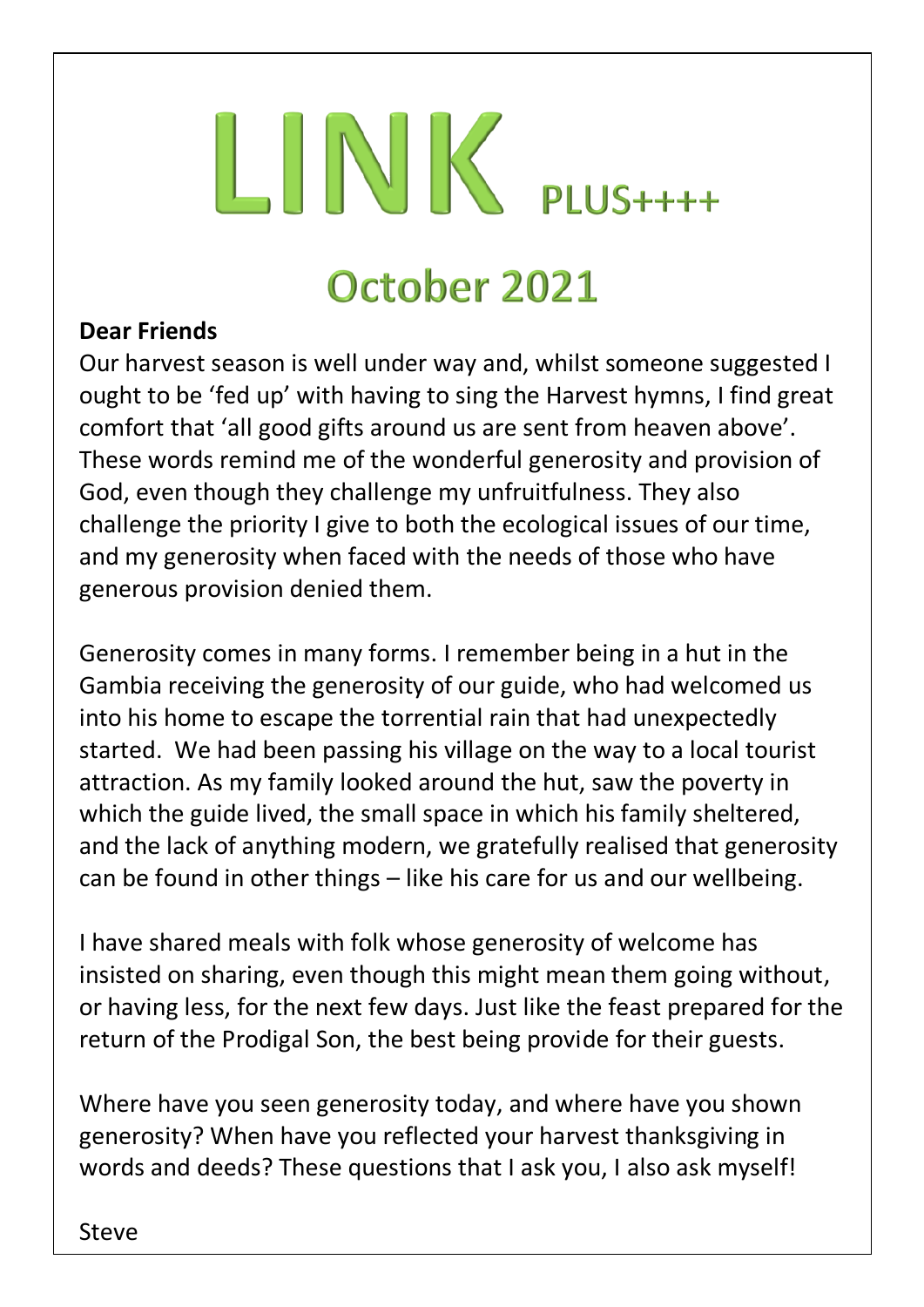#### **The Villages Link Fellowship.**

After discussion with a number of members from the Villages Link fellowship it has been felt wise not to recommence our meetings until the warmer weather in the Spring.

It is uncertain what this winter will bring in the way of infections, and with due consideration to the ages of those of us who attend we feel this is the wisest move we can make at present. Once Spring comes we can discuss again the right way forward. Love and prayers to you all Joyce Pipet

#### **Brean**

September to us at home has been noted for the progress of moles. After more than ten years of having a mole free garden, we have been invaded this year. Recently when I cut our grass, I found the remnants of about twenty five molehills that had appeared since the last cut a fortnight before. How persistent they are. A farmer once told me that in order to catch them you have to see the beginning of disturbance on the soil and then wait for the third 'push' before banging the head of the mound to stun them. You can then quickly dig under them to reveal them before they disappear underground again. What you do with them is up to you of course!

It is a sign of autumn and this month's poem from Judy is by Charlotte Bronte and is appropriate for the season.

Our sign of autumn in the church has been a reduction in numbers worshipping, a number that often seems greater than usual because members are away on holiday or visiting family. Even our own minister suffered from this one week, so these variations take no account of who is the preacher.

We had Becky Baker taking videos of us during our service at the end of the month. She is compiling a sequence of us at worship and declaring why we come to Brean chapel, and which may be added to our website pages.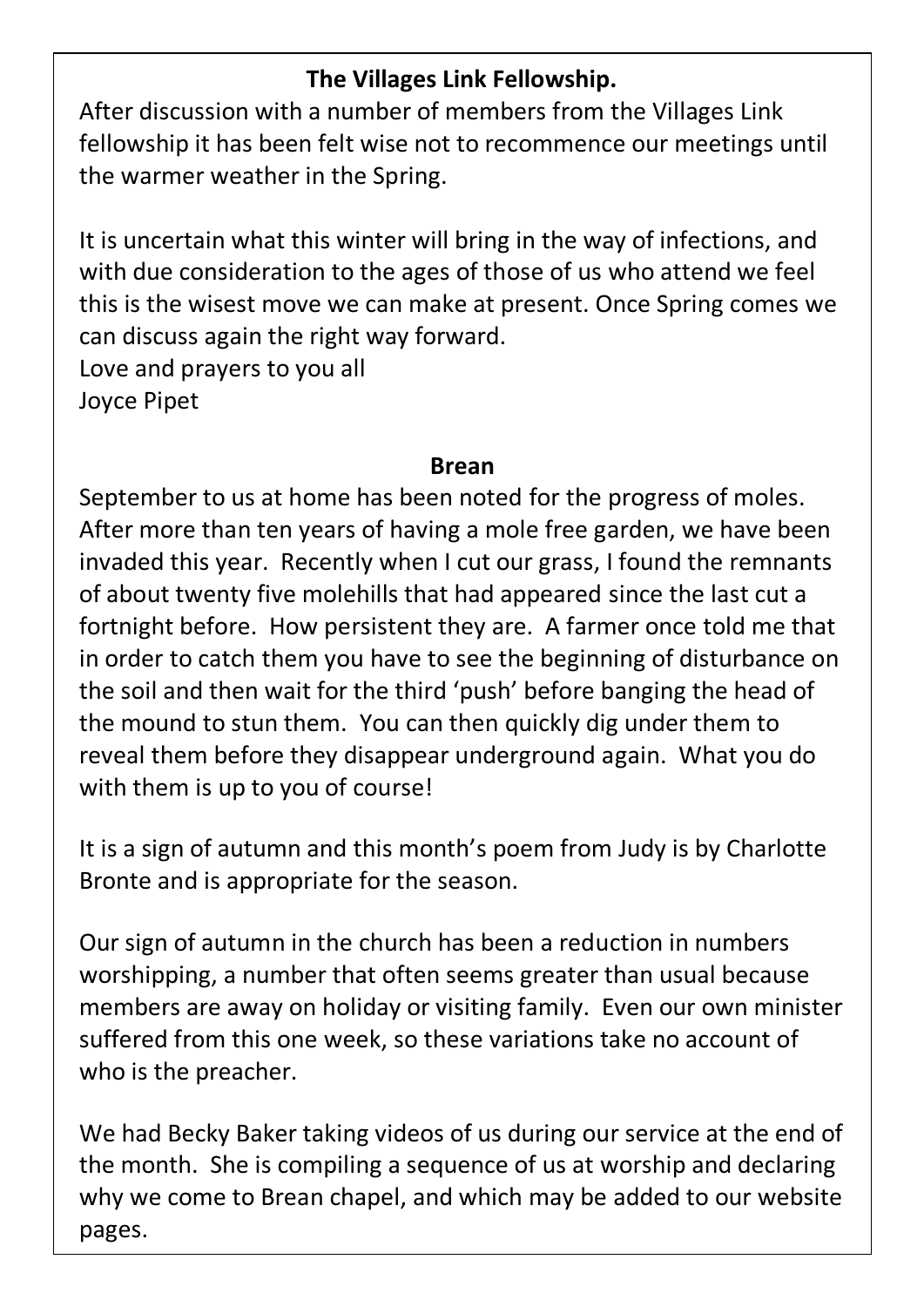Many of you have celebrated Harvest Festival already. We trust that it has gone well for you. Our celebration is on 10<sup>th</sup> October. Still feeling a bit sensitive about Covid conditions, we shall not be having lunch afterwards, as previously, but hopefully there will be extra cake to have with our coffee afterwards. Members attended St Bridget's harvest in September, and we shall welcome members from St Bridget's at our celebrations too.

Marjorie Godwin's funeral was duly held at the Crematorium during the month. And we were sad to hear of the death of Joan Hicks. A member at East Brent, she held strong connections with us at Brean also and our condolences go to her family and to our friends at East Brent over this loss.

We normally have our Church Council during October but this year it will be on  $7<sup>th</sup>$  November after service. I guess we shall be talking about what next, where do we go now. Developments in the Circuit, especially after the effects of Covid, urge us to be visionary and yet remain concerned for one another.

Invitations for flu jabs and for booster inoculations for Covid prevention are now amongst us. And so, as our summer season comes to its end we wish you all health and good strength. Enjoy whatever you can of the autumn sunshine and the colours that abound at this season.

Harvey Allen

#### **Burnham**

"I have a new idea".

"We could re-start that, but in different way".

"This has worked well in other churches".

"What we need is…".

The Burnham on Sea Church Council will have a lot to consider when it meets on 6<sup>th</sup> October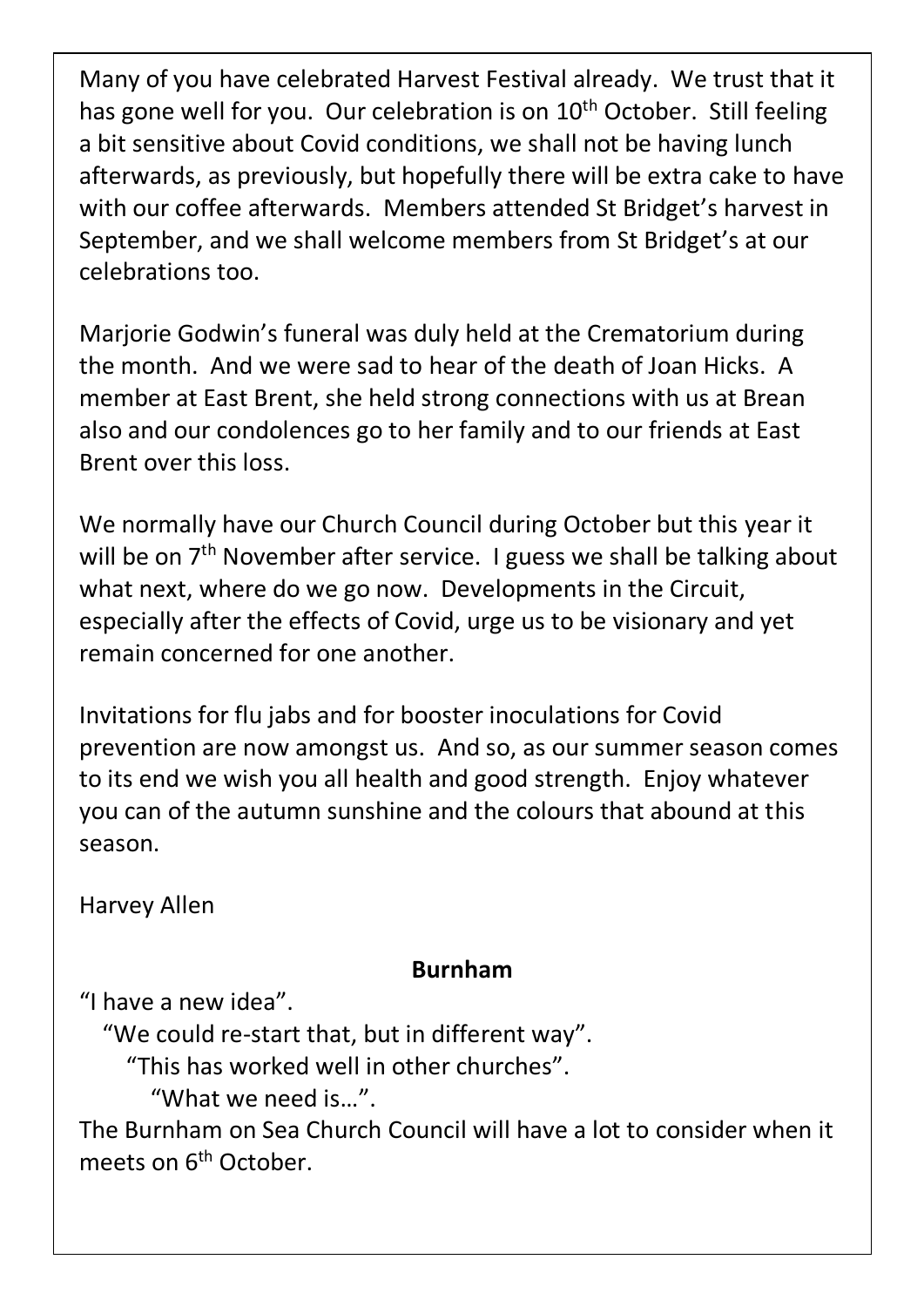In last month's Link Steve wrote about 'challenges' that face the Methodist Church nationally and locally. Those include how we remain relevant to and serve our immediate community. How we make best use of the resources that we have. Marion mentioned the 'Methodist Way of Life' groups.

At Church Council in June, it was decided to form four groups to consider the way forward for Burnham Methodist Church. Any member of the congregation could join any group, or groups. Perhaps because of Covid concerns, the numbers of people attending were small; however, the discussions were productive. Each group focused on one aspect of the 'Methodist Way of Life' – Worship, Learning & Caring, Service and Evangelism.

In each group, the members prayed and discussed what could be the long- and medium-term goals for the church. Also, what short- and medium-term results would be seen if the church were on track. Groups produced more than 40 ideas for actions that would contribute to those results. Several actions involve re-starting activities that existed in pre-Covid days; others involve taking a different approach from before; yet others involve entirely new activities.

#### "So, what do we do first?"

We knew from the start that there are not the resources to carry out every action that was suggested. However, it is a 'good problem' to choose the actions that will see the church moving forward toward its goals. At Church Council on  $6<sup>th</sup>$  October, we will consider the work of the groups and the actions to be taken. This will enable us to remain relevant to and serve our immediate community.

David Patient For the Burnham Stewards

#### **East Brent**

At last we are almost back to normal in church when we can begin the week with Sunday worship. We celebrated harvest this month with Rev Angie taking our service. Not the usual vegetables and fruit but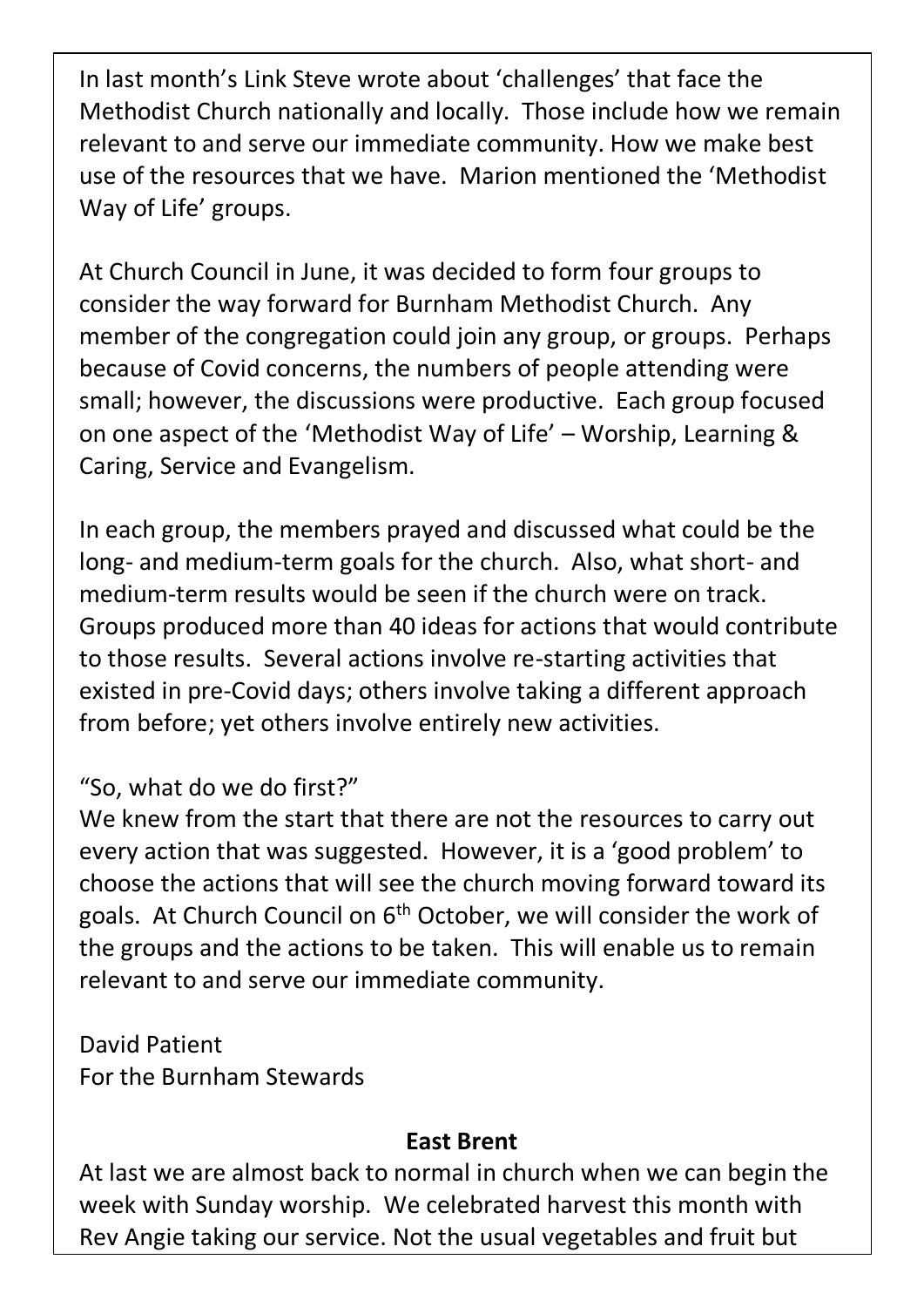mostly tins of all sorts and boxes of dry goods. These were taken after the service by Angie and given to Somewhere To Go.

While we were celebrating, we are terribly sad within the church family. We have said goodbye to Margaret Green who was cremated on Friday 24th September. She was a faithful member of our congregation – although she found lockdown difficult, and she wasn't quite ready to join us when we started meeting again. She enjoyed the fellowship within the church and the Link Fellowship. We shall miss her at coffee and biscuits!!

While we were thinking of Margaret, another of our members, Joan Hicks, has died on Harvest Sunday. Joan who was 99 years old has not been able to join us for a while because of her disability of not being able to see and hear. She was a delight to talk to and she was always asking after the church when visited by Jill. We send to Joan & family our prayers and sympathy especially to Jeni who when visiting her mother would often join us for Sunday services – which she did on Harvest Sunday.

To all those who mourn, be assured of God's love and care for you.

Back to more mundane matters, we are to have out Church Council meeting on Sunday September 26<sup>th</sup> and any 'marvels' that come from this meeting will likely be reported next month.

Evelyn Tucker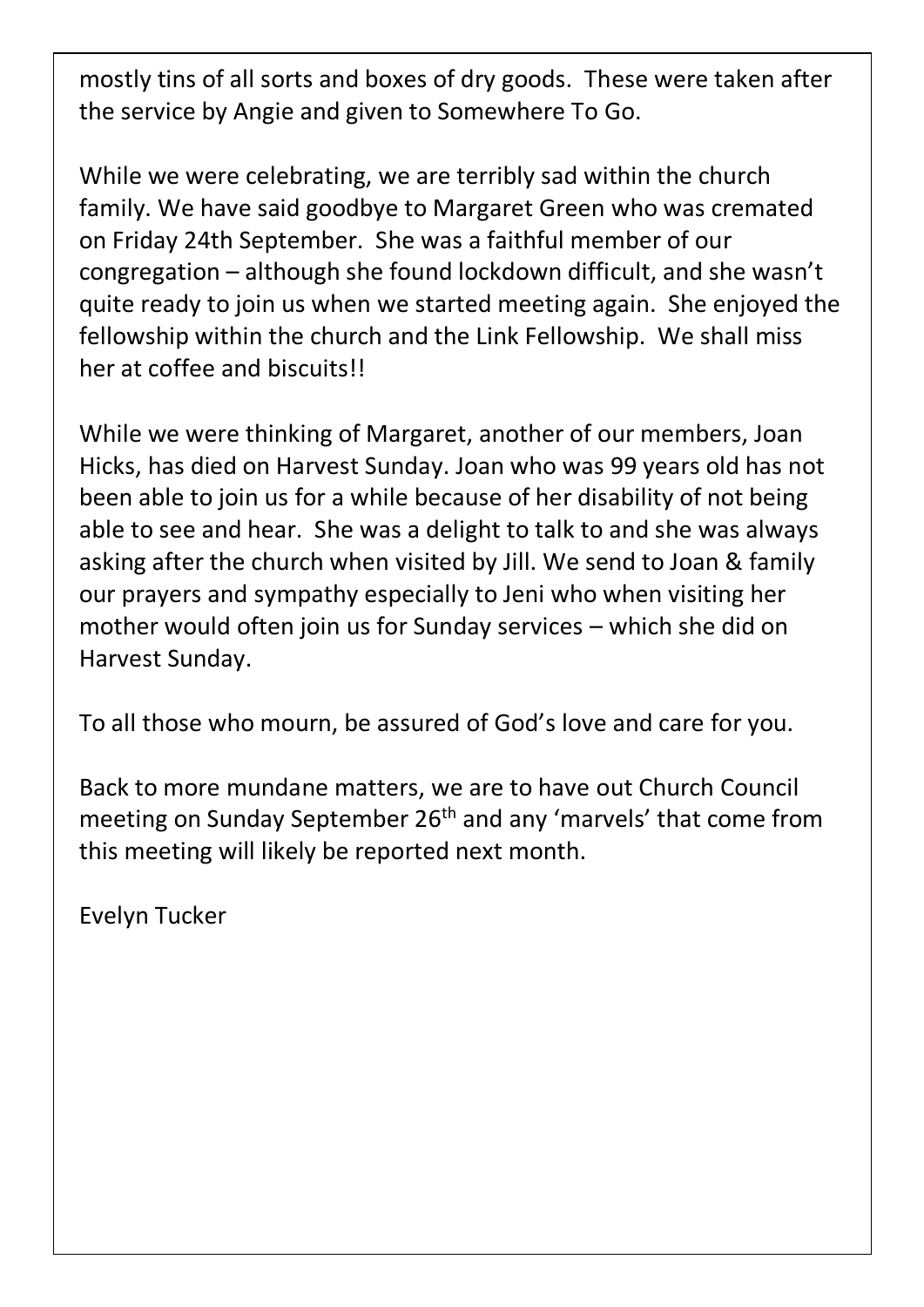# $PI  $US +++$$ **POEMS, PRAYERS and OTHER MESSAGES**

We had this given many years back, and it hangs in our kitchen. It came from an Easter Morning Workshop in the Philippines. It seemed an appropriate reminder to share at this time of year and it is called

#### **A prayer for sharing**

Help us to share For the letters of **SHARE** are in **HARVEST.** Forgive us if we have too much, For the letters of **HAVE** are in **HARVEST.** Help us to save and not waste, For the letters of **SAVE** are in **Harvest.** Help those who starve. For the letters of **STARVE** are in **HARVEST** Please God, Let us who have too much Learn to share Your **HARVEST** With those who are starving.

Joyce Pipet

#### **Baptism – Nancy Jade Winder**

The church in Burnham was buzzing on Sunday 19<sup>th</sup> September. Family and friends of Lewis and Nicola Winder joined the congregation for the, Covid-delayed, baptism of Nancy.

Nancy's 'big brother', Maddox, chose a song to be included in the service – "There is joy, joy, joy, joy down in my heart" – complete with actions for all to join in.

Delicious refreshments rounded off the event. David Patient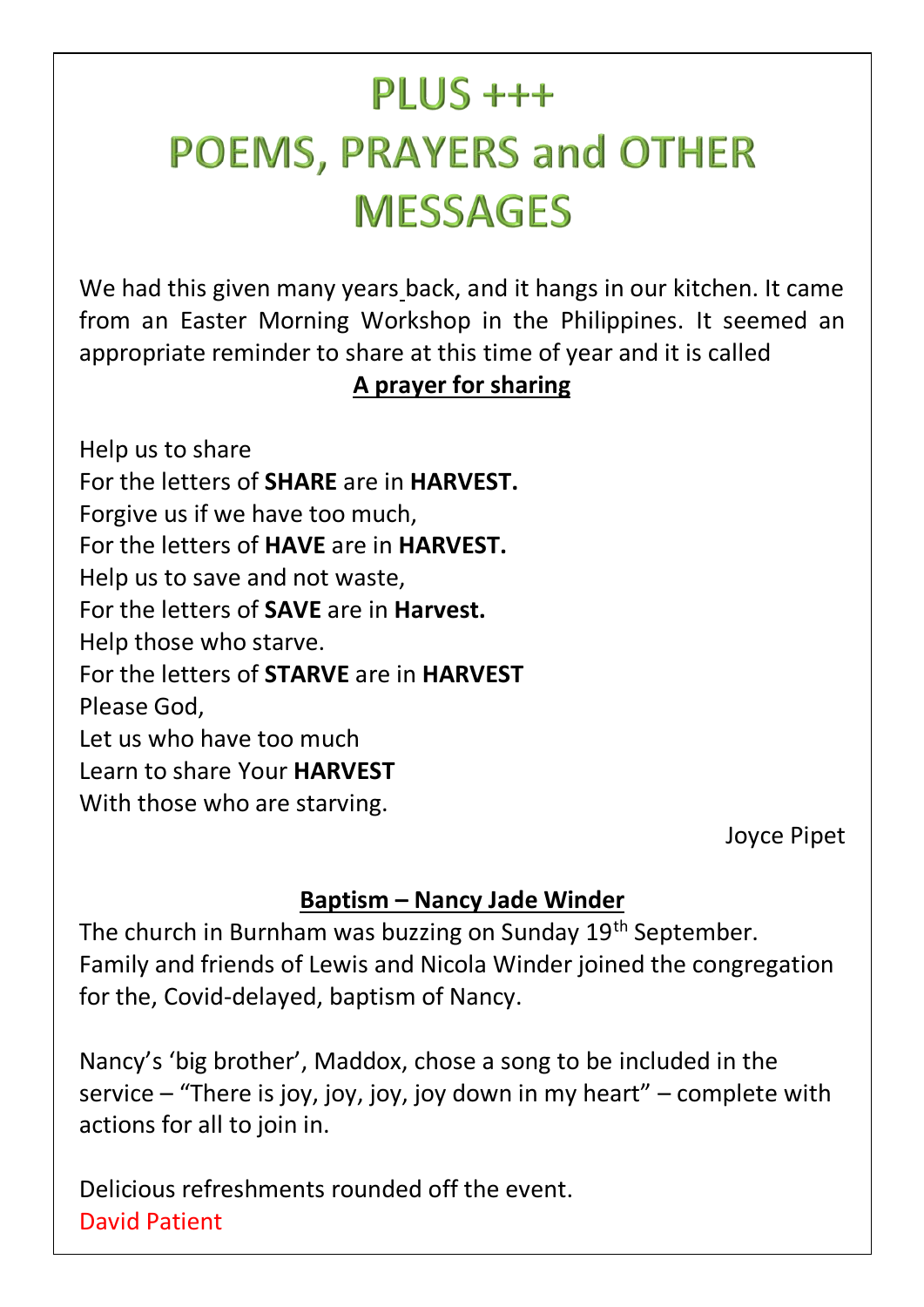#### **The Eternal Wall**

As some readers may be aware, I am a regular listener to Radio Somerset most Sunday mornings at 8am, whilst enjoying my first cup of tea of the day.

Recently there has been a wide variation of Christian individuals/ groups leading worship. Last weekend the Service was led by the Eternal Wall Team. Who or what is The Eternal Wall, I chuntered to myself? So courtesy of Google I discovered some interesting facts, which I would like to share in the hope that it will be of interest to Link readers across the circuit.

The Eternal Wall will be a colossal piece of Christian architectural sculpture; a giant infinity loop built of 1 million bricks reaching 50m into the sky, visible from nearly 6 miles away and be the largest database of hope stories in the world (twice the size of the Angel of the North). Visitors will be able to point their phone at a brick to reveal a story of Jesus answering someone's prayer contributed by individuals from across the world and the hope that lies within.

After 5 years of constant prayer the team have the land, the design and planning permission for a 10 acre site in Coleshill, Birmingham to start building. The access road is in place, the interactive app is being developed and the engineers and builders are ready to start. All administration costs have been covered and if £2.5m can be raised construction of this incredible landmark will commence Spring 2022.

Worth a visit next year, don't you think? Sandra Nelson

#### **Charlotte Bronte's poem on the autumn colurs**

The guilding of the Indian summer mellowed the pastures far and wide. The russet woods stood ripe to be stripped but yet were full of leaf.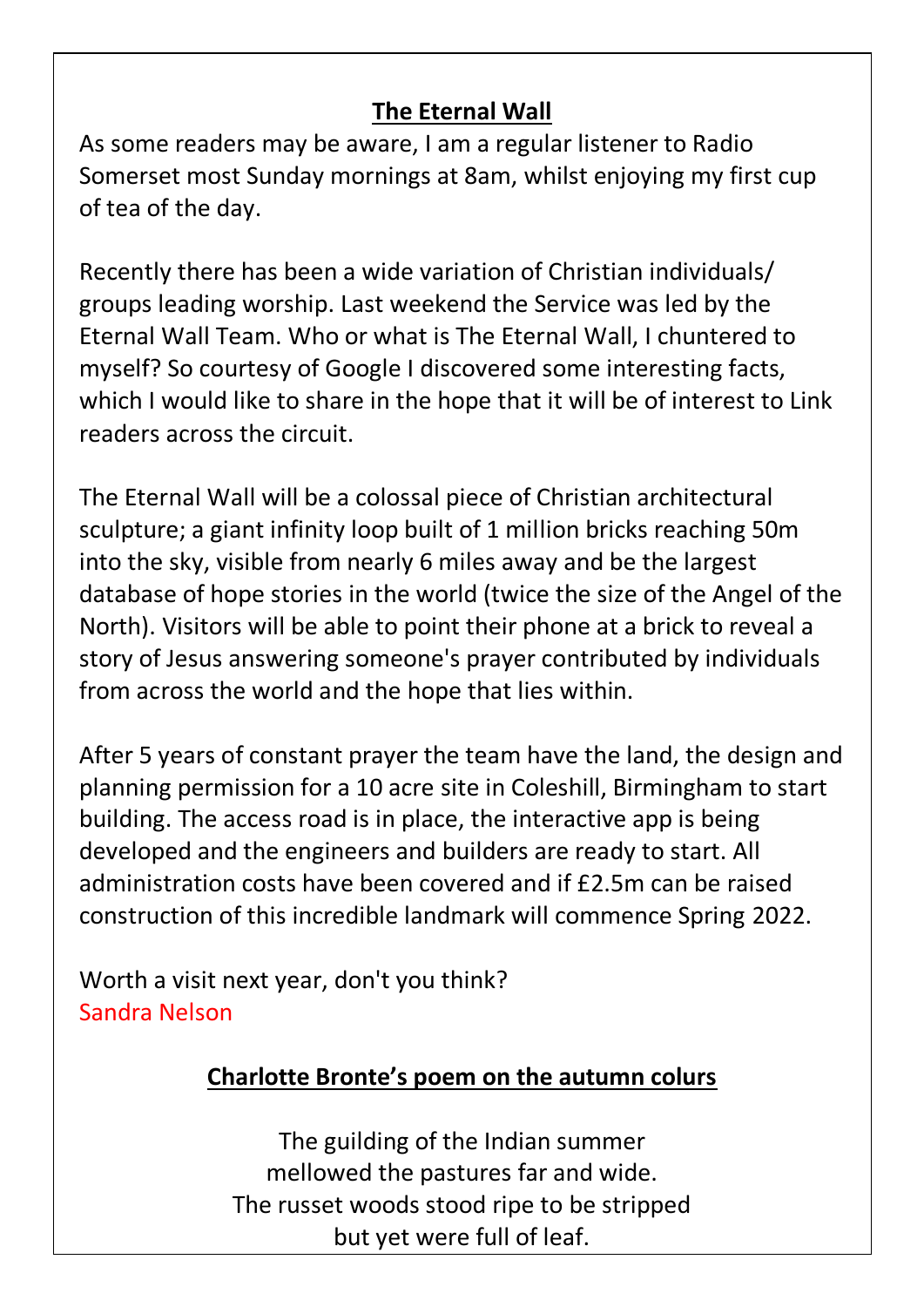The purple of heath-bloom, faded but not withered, Tinged the hills. Fieldhead gardens bore the seal of gentle decay - Its time of flowers and even fruit was over.

#### Submitted by Judy Allen

#### **Mothers in Israel - (Part 5. The Bible Christian Connexion)**

While the Primitive Methodist Connexion had its origins in the Potteries, at about the same time 1815, another connexion was budding in the Southwest of England.

William O'Bryan was a local preacher who broke away from the Wesleyan Connexion in Stratton Mission that was on he borders of north Cornwall and north-west Devon. He did so for very similar reasons to those that had prompted Hugh Bourne and William Clowes to form the primitive Methodists. i.e. that Methodism was getting too formalised. William O'Bryan, along with his wife had been a freelance preacher since 1812, but then a connexion began to build around him, and the first Conference was held in 1819.

William O'Bryan's wife, Catherine, was the first woman preacher in this fresh connexion, and their daughter, Mary, was one of the earliest women ministers. Right from the start of the Conference Minutes, the names of women itinerant preachers are found in a list separate from the men. However, there may have been other women who served in the Connexion prior to this time.

The process for being accepted as an itinerant minister was the same for men and women.

- 1. They were perceived to have been called by God, and had that call tested by the Connexion
- 2. They were recognised at an annual conference, listed in the Minutes, and finally accepted into full connexion
- 3. They were stationed.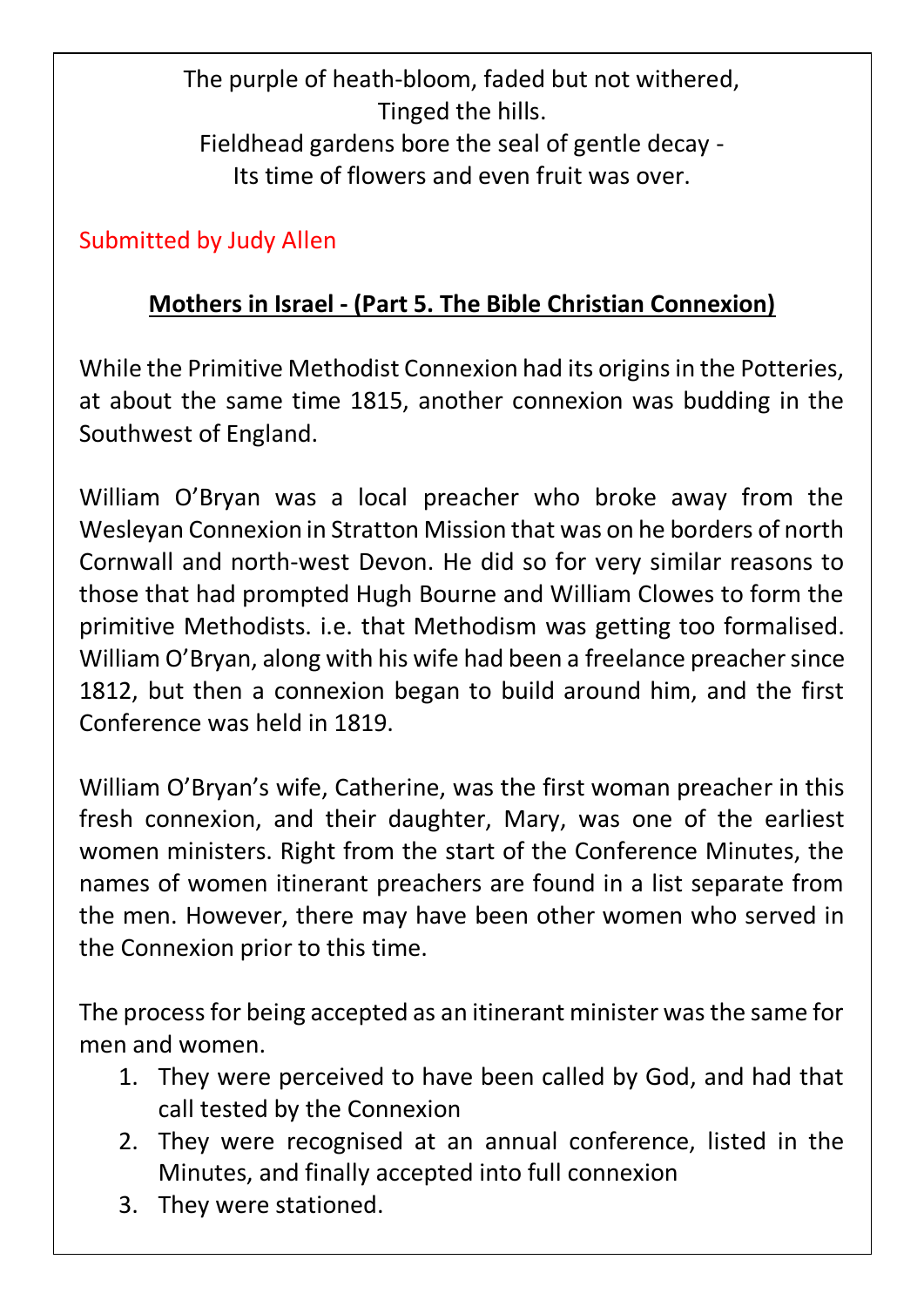4. They were paid., though women were paid half of what a man was.

In the Bible Christian Connexion it was frequently women who were sent out to initiate the pioneer work of evangelism, followed by men who established the societies, building on the converts the women had won. I have to confess to a personal connection to some of the information I discovered, as I was born and subsequently was given a note to preach in Guernsey. One of the women itinerant preachers took the first steps to preaching in Guernsey. To quote Colin Short in his contribution to "Women, Preachers, Methodists" on the Bible Christian women:

"Margaret Pinwill… while her father was living in Guernsey …took the few opportunities to preach that came to her as a lay person without knowledge of the Guernsey French patois. This led to a minister there inviting her to consider the ministry."

As an aside I query why a lack of knowledge of the local patois was in itself a stumbling block, as this woman went to her first circuit in 1836, because from the beginning of the C19 English troops had been stationed on the Island to help with defence in the Napoleonic wars, and consequently Methodist churches where services were conducted in English had been established alongside those whose services were conducted in a mix of patois and pure French (as bibles and hymn books would have been in French.)

However, my delight was increased when I read on to discover that she had then been accepted as an itinerant minister and appointed to the Isle of Wight, where we spent some years during Stanley's ministry.

She was not the only connection for whom I felt warmth. Mary Ann Wherry whose ministry began in 1820 served first in Cornwall (where Stanley was stationed after the Isle of Wight) then was appointed to Guernsey where her work was so effective that another minister was sent out to help. She was then moved on to Jersey to continue the work there. There was also Mary Toms who served in Guernsey, being able to preach both in English and French.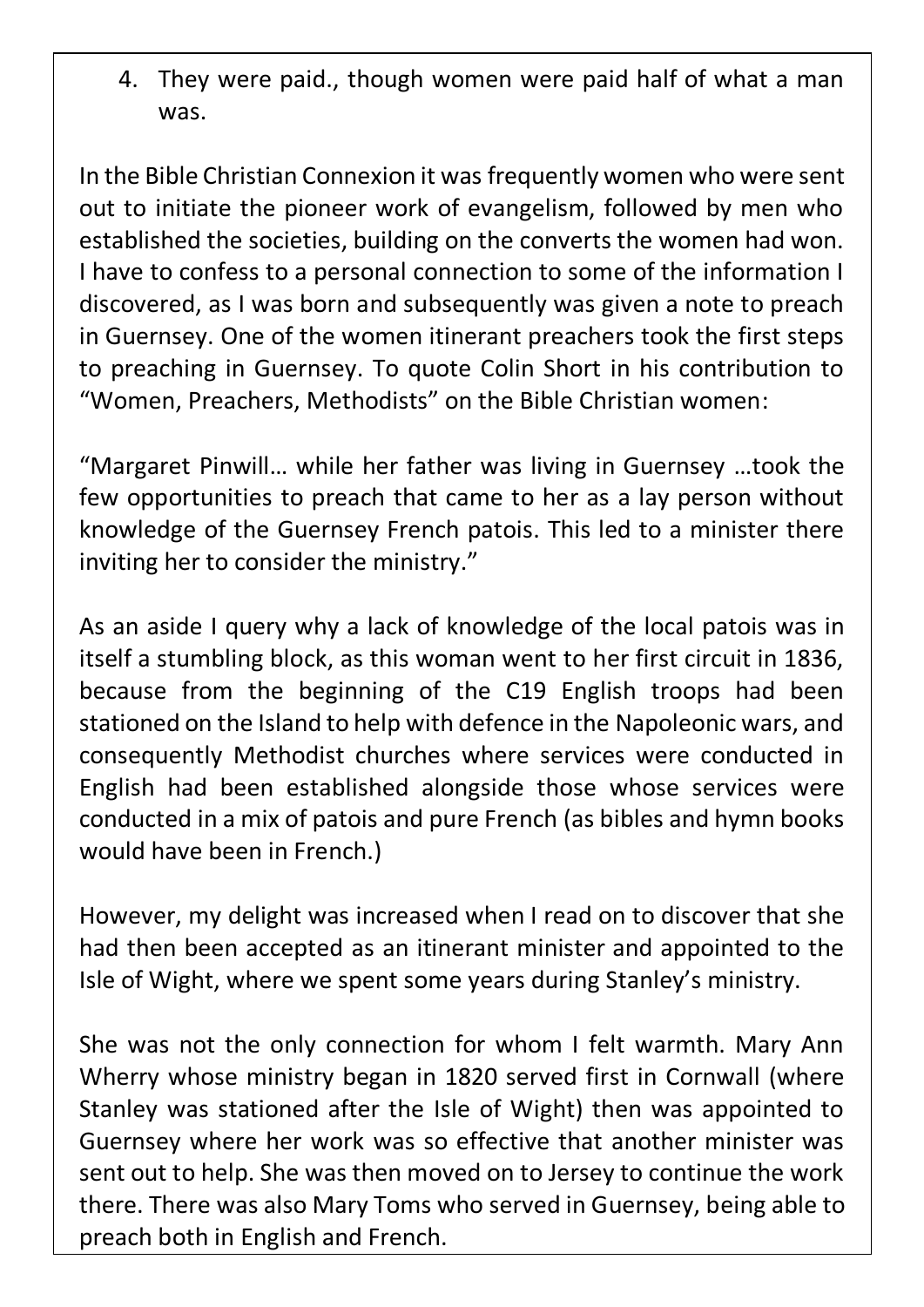Quite a number of appointments that were filled by women involved treacherous travelling, and looking at the Minutes of Conference it seems that this took its toll on the itinerant preachers.

In a similar fashion, but not to such a degree as in the Primitive Methodist Connexion, the numbers of women offering for the itinerant ministry declined as the years passed, but never actually ceased although at times it was only supernumerary women ministers who were on the list.

But there were new opportunities arising. From the mid 1880's the Bible Christian Connexion had begun to send missionaries to China, and by the 1890's women were to be included too. I found a quote that reinforced the status with which these women were held.

"Some women were stationed in China where their names appear in the "body" of the alphabetical list of preachers' names and not in the addendum where the "female preachers" generally stood. Therefore they were considered as ministers."

I found a telling quote written in 1909 about one of the women who served in China. She was Ethel Squires who "succeeded in winning the B.A. at London University … a distinction which under the circumstances, indicates the possession of moral and intellectual qualities that were somewhat limited in their distribution among members of her own sex and station in life" it continued by stating she had become fluent in the local dialect before she went to China!

She was an amazing woman who pushed the boundaries of her time. There were another small group of women who were accepted as ministers in the late 1800's but when the Bible Christian Connexion amalgamated with the Methodist New Connexion and the United Methodist Free Church in 1907 to become the United Methodist Church there was only one woman minister left in post. She was Lillie Edwards, and she was a problem as the other two connexions did not recognise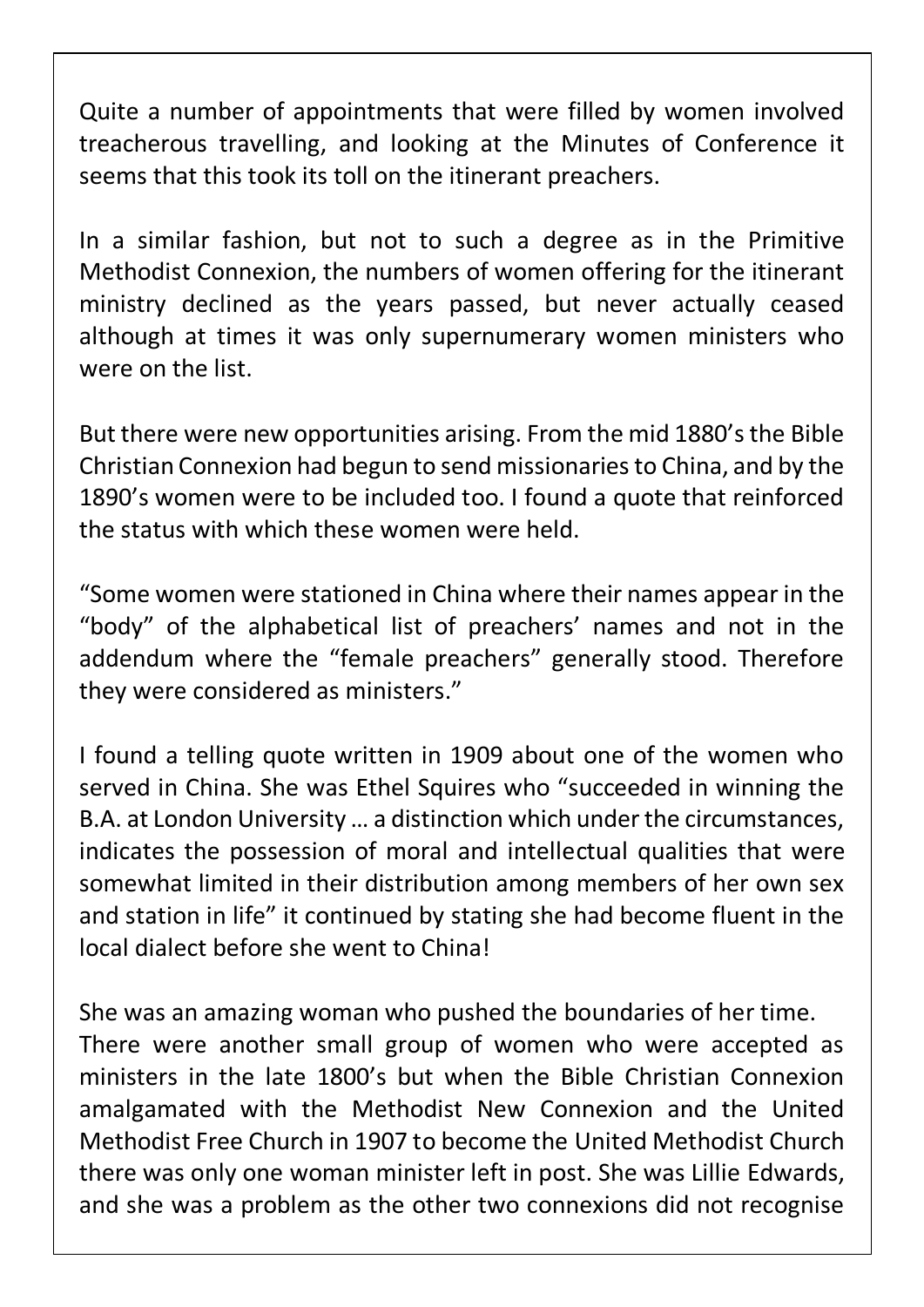women ministers. She entered into an agreement to be "pensioned off" for £135=00.

Her presence was a stumbling block and embarrassment to the Union, and as such she had to be removed.

But to avoid any major protests from women there were other channels opening up for them to serve the Methodist church, and I shall look at these next time.

Joyce Pipet

#### **Prayer from The Methodist prayer Handbook 2021 – 2022 'A Place for All'**

God of all, whose love welcomes each person, in a world where many feel they have no place, help us to remember that you offer a place for all, that no one is excluded from your love and that each has a home in your kingdom of justice and peace. When we are tempted to think ourselves more important than others, remind us of the special place you hold for people who are poor, weary and dispossessed, and for those who are neglected, reviled or unjustly treated. Help us to share in your righteous anger against all that harms our sister and brothers, to rejoice in your all-encompassing love and to see in our neighbour the face of Christ, who makes us one. Amen

Jonathan Pye, Bristol District Chair

**Finally, please note the deadline for the October Link Plus is 28 th October.**